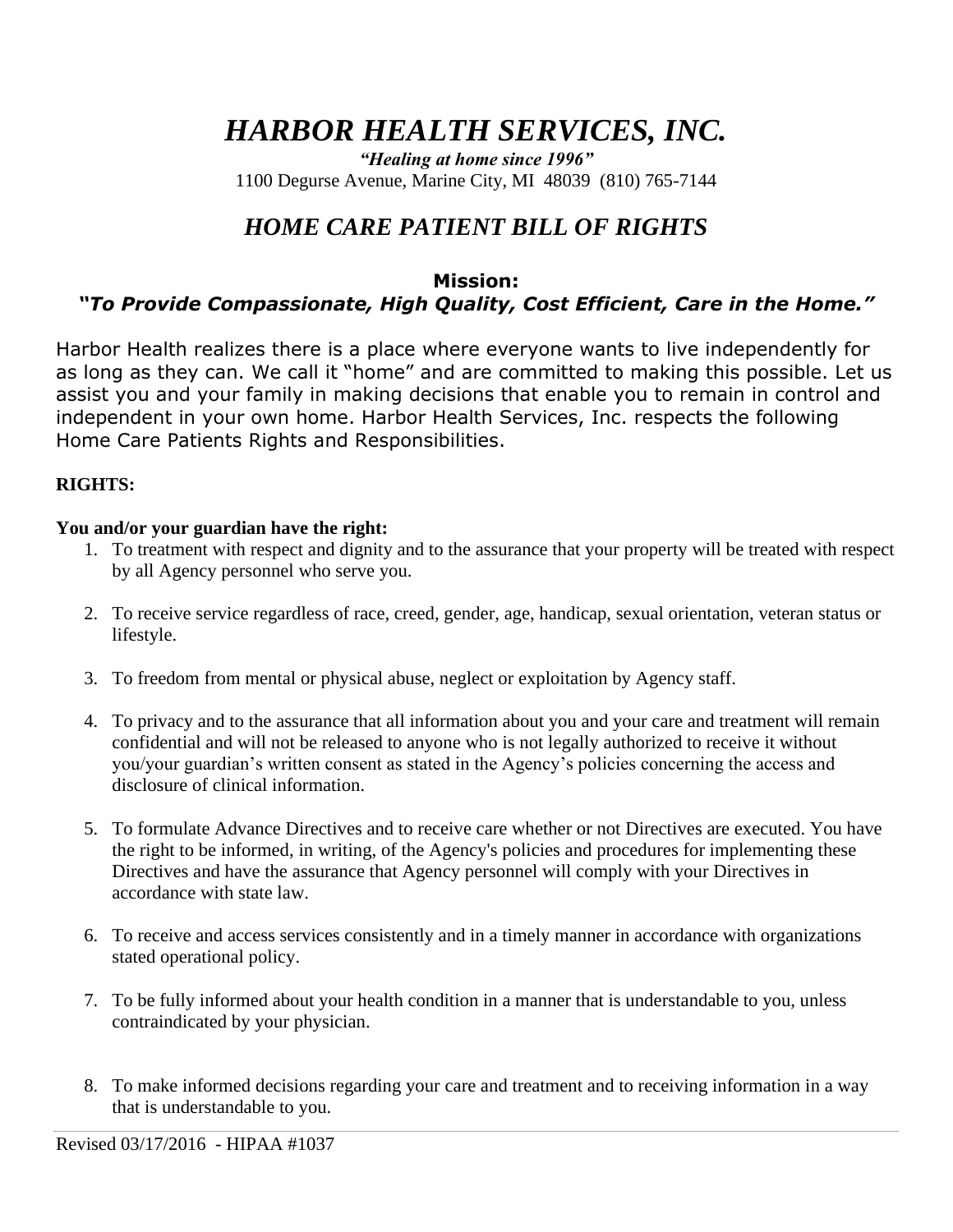- 9. To participate in the development of your Plan of Care and/or and change(s) in your Plan of Care before it is implemented.
- 10. To the first names and professional qualifications of each staff member who is responsible for and/or is providing your care and whom to call if these caretakers are not available and the proposed frequency of visits/service.
- 11. To refuse treatment and to be informed of potential results and/or risks of such refusal.
- 12. To accept, refuse, or discontinue service(s) and/or to request a change in caregivers without the fear of reprisal or recrimination. The Agency and/or your physician MAY refer you to another source of care if your refusal to comply with the Plan of Care threatens or compromises the Agency's ability to provide quality care to you.
- 13. To not receive any experimental treatment without your specific agreement and full understanding of information explained.
- 14. To receive written and verbal education, instructions, and requirements for continuing care after the Agency's service is terminated.
- 15. To be referred to another provider organization if the Agency is unable to meet your needs or if you are not satisfied with the care you are receiving.
- 16. To advanced notification of options regarding treatments or transfers including the date and reason for discontinuation of care.
- 17. To participate in the selection of options for alternative levels of care or referral to other organizations as indicated by your need for continuing care.
- 18. To confidentiality of your clinical records and the Agency's policy for accessing and disclosure of records.
- 19. To specific charges for services to be paid by the patient and those charges covered by insurance, thirdparty payment or public benefit programs.
- 20. To billing policies, payment procedures and any changes in the information provided on admission and as they occur within fifteen (15) days from the date that the Agency is made aware of the change.
- 21. To the names of the Agency owners and the Administrator or designee. This can be obtained by writing and requesting specific information from the Administrator, Harbor Health Services, Inc., 1100 Degurse Avenue, Marine City, MI 48039.
- 22. To receive disclosure information regarding any beneficial relationships the Agency has that may result in profit for the referring organization.